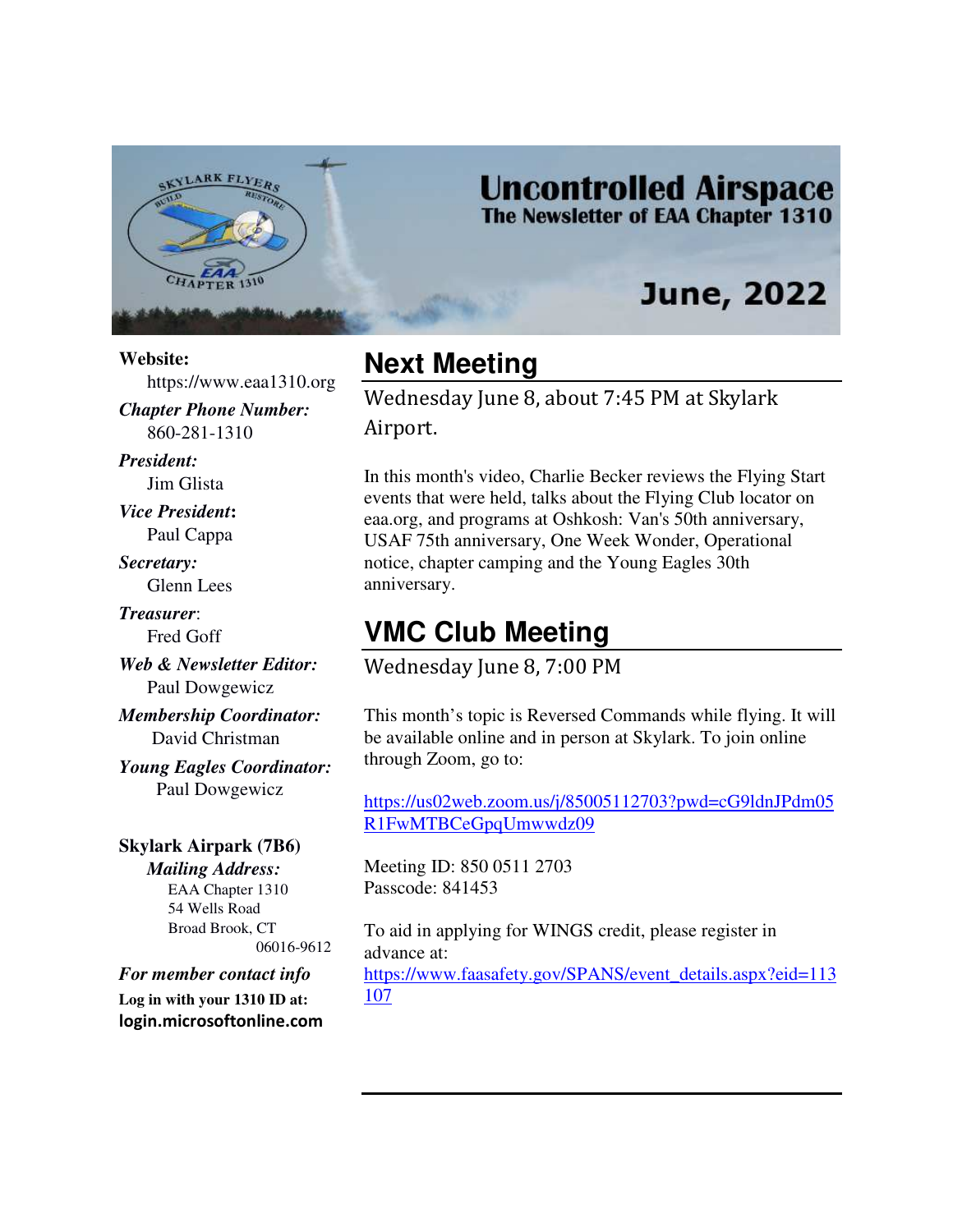# **Next Event**

# **Young Eagles Flights - Saturday July 9th**

Information on how to register will be available soon

# **Membership List**

Beginning this month, the newsletter mail list is being updated to reflect expired memberships. If you haven't renewed, you will be getting the non-member version of the newsletter, or be removed from receiving these letters.

If you believe your status is incorrect, please send a message to info@eaa1310.org

If you would like to be removed from our mail list, just click on the link at the very bottom of this newsletter to Opt Out, or you can click on Preferences to change so you only get event notices.

# **2022 Membership Renewals**

Renew your chapter membership through the online store, or mail a check payable to EAA Chapter 1310 to the address at the bottom of this page. We'll get your membership card back to you.

Annual membership is \$25. Renew for three years for \$60. Save \$15.

Note that there are some stock images on the online store that came with the software. Purchases are processed correctly.

Thanks go out to all the members who have renewed.

# **Chapter Clothing**

Chapter logo T-shirts, sweatshirts and hats are available at our next meeting and event.

Hats \$15.00 SALE \$7.50 T-Shirts \$12.00 SALE \$6.00 Sweatshirts \$25.00 SALE \$12.50

# **Brainard Information Session Planned**

The very short Connecticut 2022 Legislative Session ended on Wednesday, May 4th at midnight. For those of you who were able to follow the activity, you will notice that there were hundreds of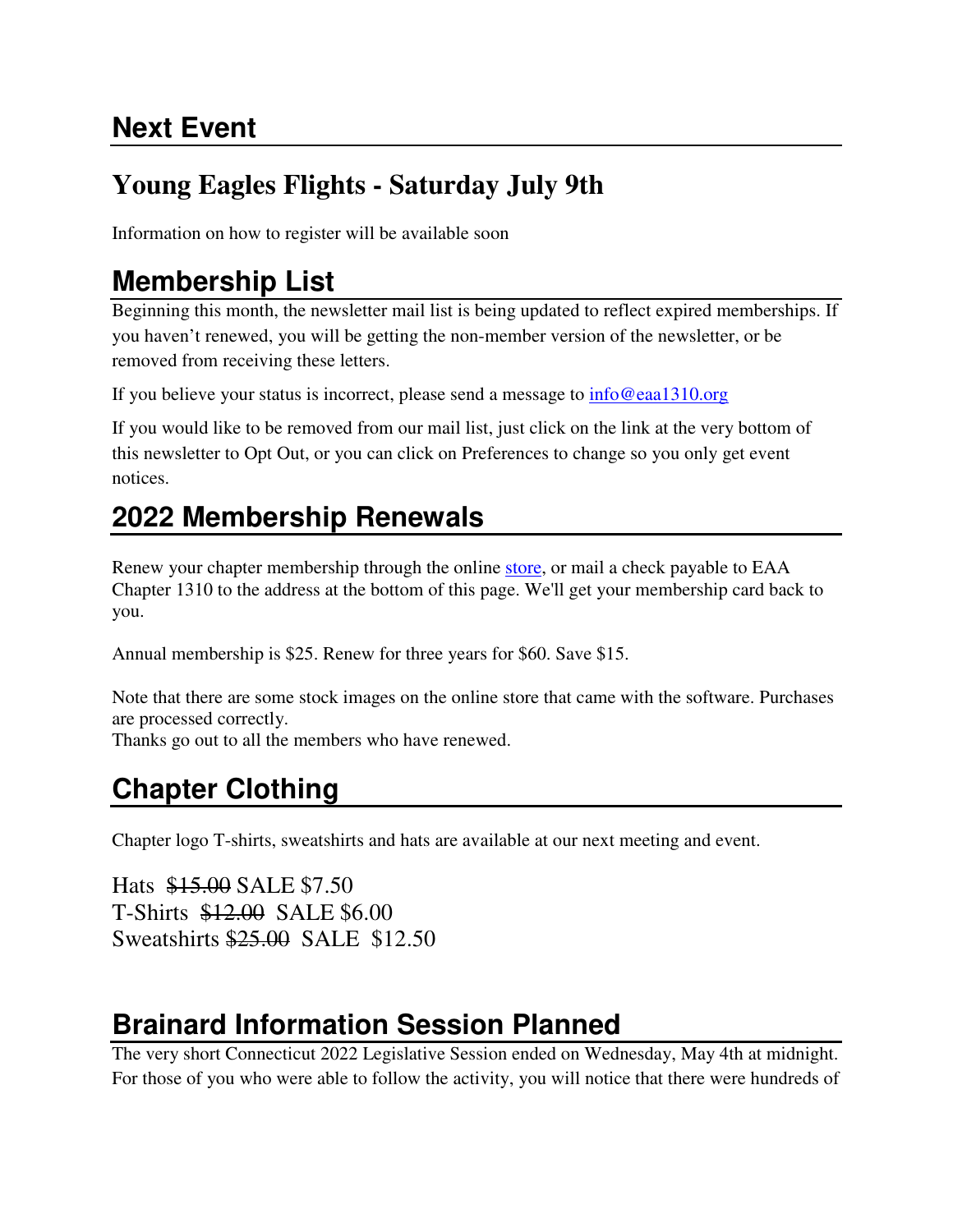bills for the assembly to consider – only one of which was Bill 463, our bill pertaining to the future of Brainard Airport.

With the help of David Evans & Associates, our Lobbyists, Hartford Brainard Airport Association (HBAA) worked as hard as we could to keep the bill from passing. In fact, because of the short session and the complexity of the issues, the bill was not voted on in the general assembly. While we wish that would have killed the movement to close Brainard once and for all, Senator Fonfara, the leading force in opposition to Brainard, was able to maneuver the implementation of a new "Study" to be conducted by the Department of Economic and Community Development (DECD). \$ 1.5 mil was appropriated in the Connecticut budget to complete an environmental impact study and to determine possible redevelopment alternatives over the next  $1 \frac{1}{2}$  years. The directive is to determine the safety for any redevelopment and, once again, determine "the best and highest use for the 201-acre Brainard property.

Apparently, the 2016 Legislative PRI study was not good enough to fight against Fonfara's efforts.

What this means is that Brainard's closure is delayed but is still a possibility, depending upon what the study finds, how strong the effort will be in the next legislative session to revisit this issue and most importantly, how hard we work to fight against this effort. Unfortunately, the issue is not dead and much more work needs to be done.

We at HBAA are committed to go the distance and we plan to continue the fight against closure with everything we've got. Needless to say, we can't do it alone. There is strong ammunition to help us work against Fonfara's efforts, but he will be successful in the end if we don't continue our efforts against him.

HBAA will be sponsoring an "Information Session" and a "Call to Action" for all our supporters on Saturday, June 11th at 8:00 am at the VIP Hanger at Brainard Airport (Midfield). The purpose of this meeting is to inform all interested parties about

- 1) What has happened to date?
- 2) Where we stand today.
- 3) What needs to be done going forward.

We hope that as many of you as possible will attend. The session will be informational only and we will be looking for any and all ideas about the best way for us all to work together over the next 6 months. The study will be done – but we can have a very positive impact to make certain the study is fair and unbiased and recognizes Brainard as a positive economic force for the region for the future.

Please save the date and attend this important meeting. We value your continued support and voices.

Saturday, June 11th at 8:00 – 10:00 am at the VIP Hanger, Brainard Airport Midfield.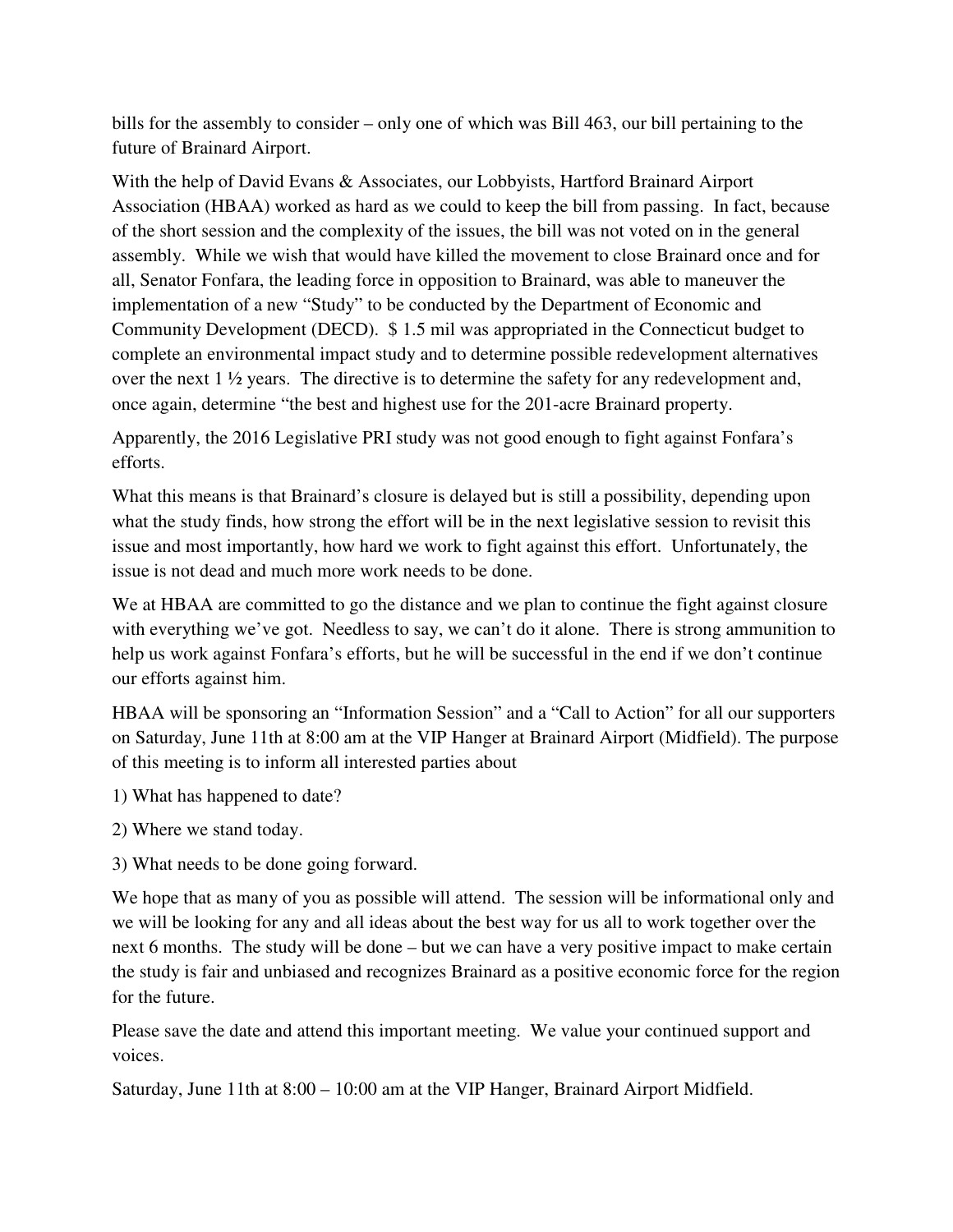Coffee and Donuts will be served.

The Executive Board, Hartford Brainard Airport Association, Inc.

# **Chapter 72 RANS S-19 Raffle**

Chapter 72 in Falcon, Colorado was gifted a nearly complete and professionally built RANS S-19 with a factory new Rotax engine and propeller still in the box. Chapter 72 members completed the project and it is scheduled to be painted in June. We have elected to raffle this incredible airplane off. The proceeds of the raffle will be used to offer scholarships to future pilots and mechanics. In addition, we hope to acquire a new simulator in which to help these future pilots with additional training and at the same time provide a resource for other local pilots. Our goal is to sell 2500 tickets at \$100.00 each by the drawing date of December 17th 2022.

The website for the raffle is www.eaa72raffle.org where you can find more information, official rules and purchase tickets.

# **Local Aviation Event Schedule**

Visit the eaa1310.org Calendar page for updated listings and more information about these events.

### *Reoccurring Events*

- Chapter 1310 Meetings  $2<sup>nd</sup>$  Wednesday of April October at 7:45 PM 2nd Saturday of November – March at 10:00 AM
- Chapter 166 Meetings Last Saturday of month 10:00 AM (Except July, Nov & Dec) at Hartford Jet Center, 20 Lindberg Drive, Hartford. http://www.eaa166.org
- Chapter 27 Meetings  $-3<sup>rd</sup>$  Sunday of month, 10:00 AM at Meriden Airport http://eaa27.org/

Chapter 324 Meetings 1st Wednesday of month, 7:00 PM Simsbury Airport https://www.facebook.com/eaa324/ https://chapters.eaa.org/EAA324

Chapter 1620 Meetings  $2<sup>nd</sup>$  Tuesday of the month, 6:00 PM, Barnes Airport Hangar 3, 111 Airport Rd. Westfield, MA. 01085 https://chapters.eaa.org/eaa1620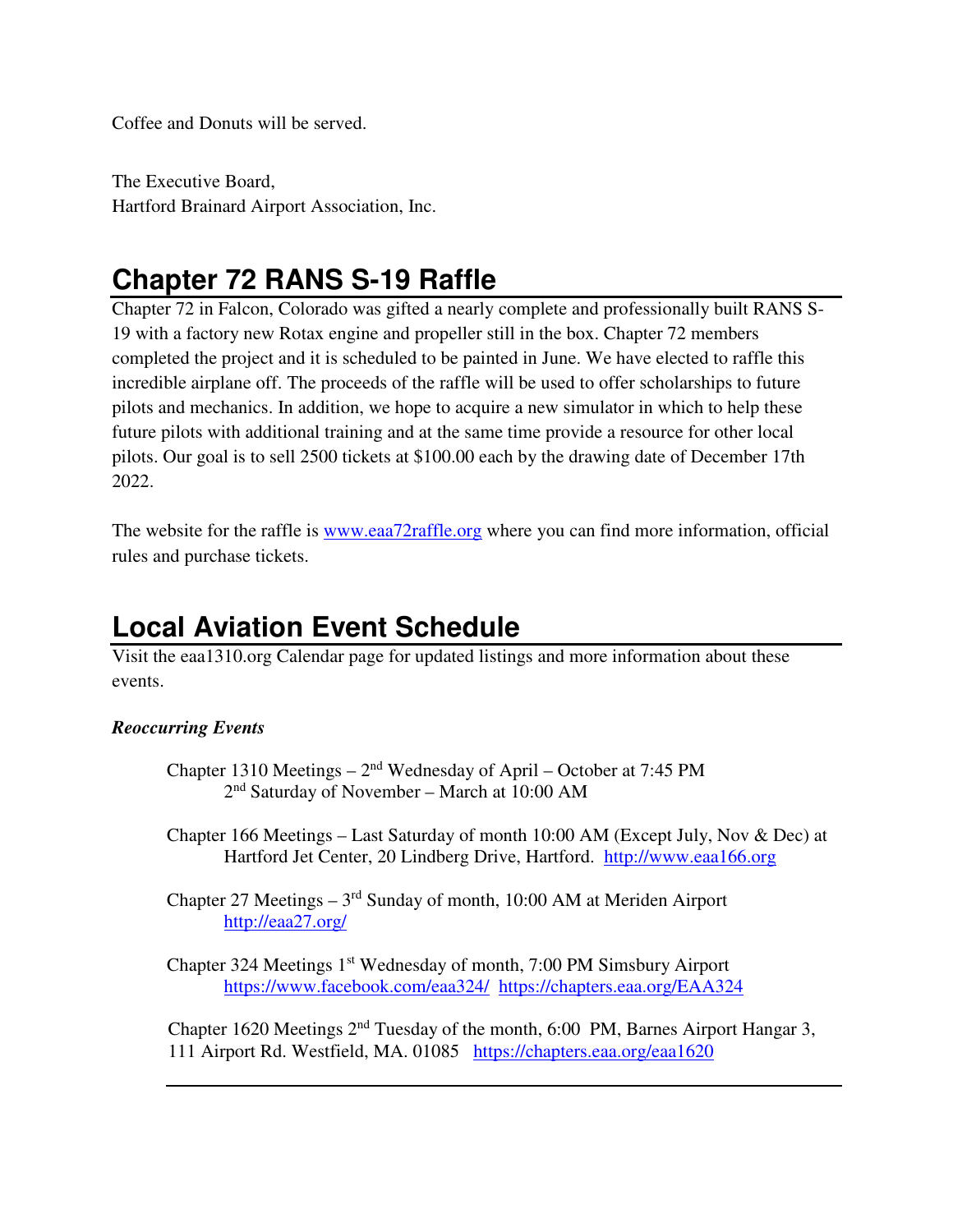#### **Chapter 1310 Events**

Saturday July 9 – Young Eagles (rain date July 10) Saturday August 13 – Corn Roast Saturday October 15 – Tail Dragger & Vintage Fly-In & Safety Seminar Saturday November 5 – Pancake Breakfast

#### **2022 Aviation Events**

#### June 18 – Oct 16 Old Rhinebeck Aerodrome Weekend Airshows, Rhinebeck, **NY**

The Saturday "History of Flight" program highlights the Pioneer era before WWI, WWI Show teaser, and the Golden Age of Aviation in the '20s and '30s.

The Sunday Show is our WWI dog fight spectacular with a hero, a heroine (Cheer!), the villainous Black Baron of Rhinebeck (Boo!), scenery, pyrotechnics and a WWI tank. The supporting cast includes many antique automobiles.

#### **June 25 – 26 Ocean State Air Show, Quonset, RI**

https://oceanstateairshow.com **CANCELLED** 

#### **July 25 – 31 EAA Airventure, Oshkosh, WI**

### https://www.eaa.org/airventure

AeroShell Aerobatic Team (T-6), Chuck Aaron (helicopter aerobatics), Eric Edgren (T-Clips), Kyle Fowler (Rutan Long-EZ), Kyle Franklin Comedy Act (Piper Super Cub), Mike Goulian (Extra 330C), Nathan Hammond (Super Chipmunk), David Martin (Beechcraft Baron), Patriot Parachute Team, Jim Peitz (Beechcraft 33C Bonanza), RAD Aerosports Jet Waco w/ Dell Coller, Red Bull Air Force (Kirby Chambliss, Aaron Fitzgerald, Kevin Coleman), Red Line Air Shows (RV-8 and Extra), Bill Stein (Zivko Edge 540), Skip Stewart (Pitts S2S Prometheus), Trojan Phlyers (T-28s), Patty Wagstaff (Extra 300S), Matt Younkin (Twin Beech)

#### **August 20 New England Air Museum Space Expo**

Featuring Keynote Speaker: Former NASA Astronaut Thomas D. Jones, PhD

- **September 10 EAA Chapter 146 Fly-In Pancake Breakfast 8:00 Noon**  Kline Kill Airport (NY1), West Ghent, NY http://www.eaa146.org
- **September 24 25 Simsbury Fly-In, Car Show & Food Truck Festival**  (Food trucks only on September 24)

#### **2023 Aviation Events**

 **March 28 - April 2 Sun 'n Fun Aerospace Expo, Lakeland, FL US Navy Blue Angels**